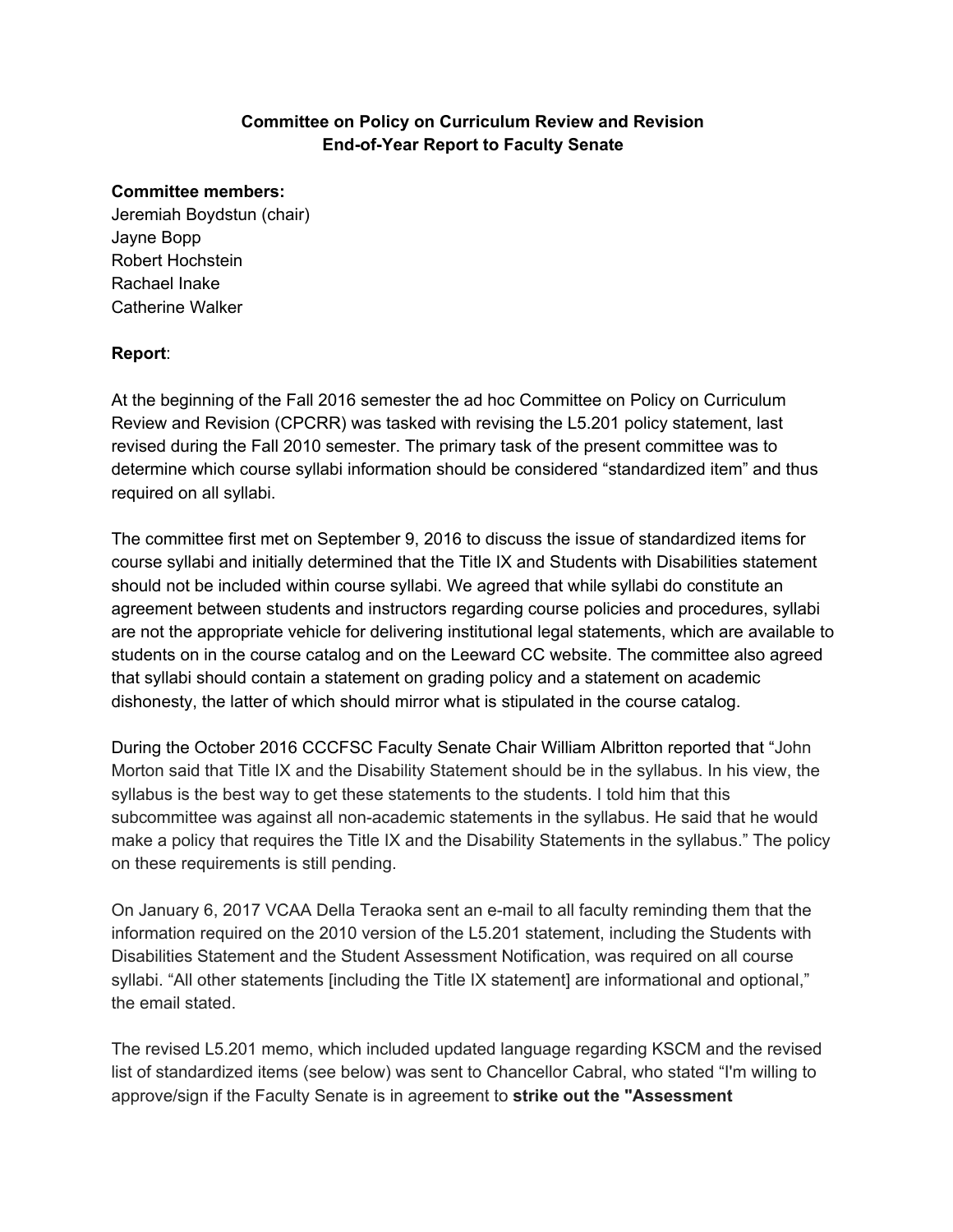**Notification."** During the March 15, 2017 Faculty Senate meeting, member voted to approve the omission of the Assessment Notification as a standardized item.

# **Original memo (standardized items):**

- Course alpha and number designation, title, credits, prerequisites, most recent catalog course description, and student learning outcomes (as reflected in Curriculum Central).
- Students with Disabilities Statement and Student Assessment Notification.
- Instructor information: name, office location, office hours, phone number, and e-mail address.
- Instructor's personalized information: name, office, office hours, phone number, e-mail address, course selection number, classroom, course meeting days and times, and list of requisite textbooks and supplies.
- Additional pages of the syllabus can reflect the individuality, style, and creativity of the instructor.

## **Revised memo (standardized items):**

- Course alpha and number designation, title, credits, prerequisites, most recent catalog course description, and student learning outcomes (as reflected in KSCM).
- Assessment notification.
- Instructor information: name, office location, office hours, phone number, and e-mail address.
- Course information: course record number (CRN), classroom location, course meeting days and times, and a list of required textbooks and supplies.
- Grading policy.
- Academic Dishonesty policy, as shown in current catalog.

On March 20, 2017 the revised Policy on [Curriculum](https://mail.google.com/mail/u/0/#search/policy+on+curriculum+review/159f1a41a39d6e64?projector=1) Review and Revision was approved.